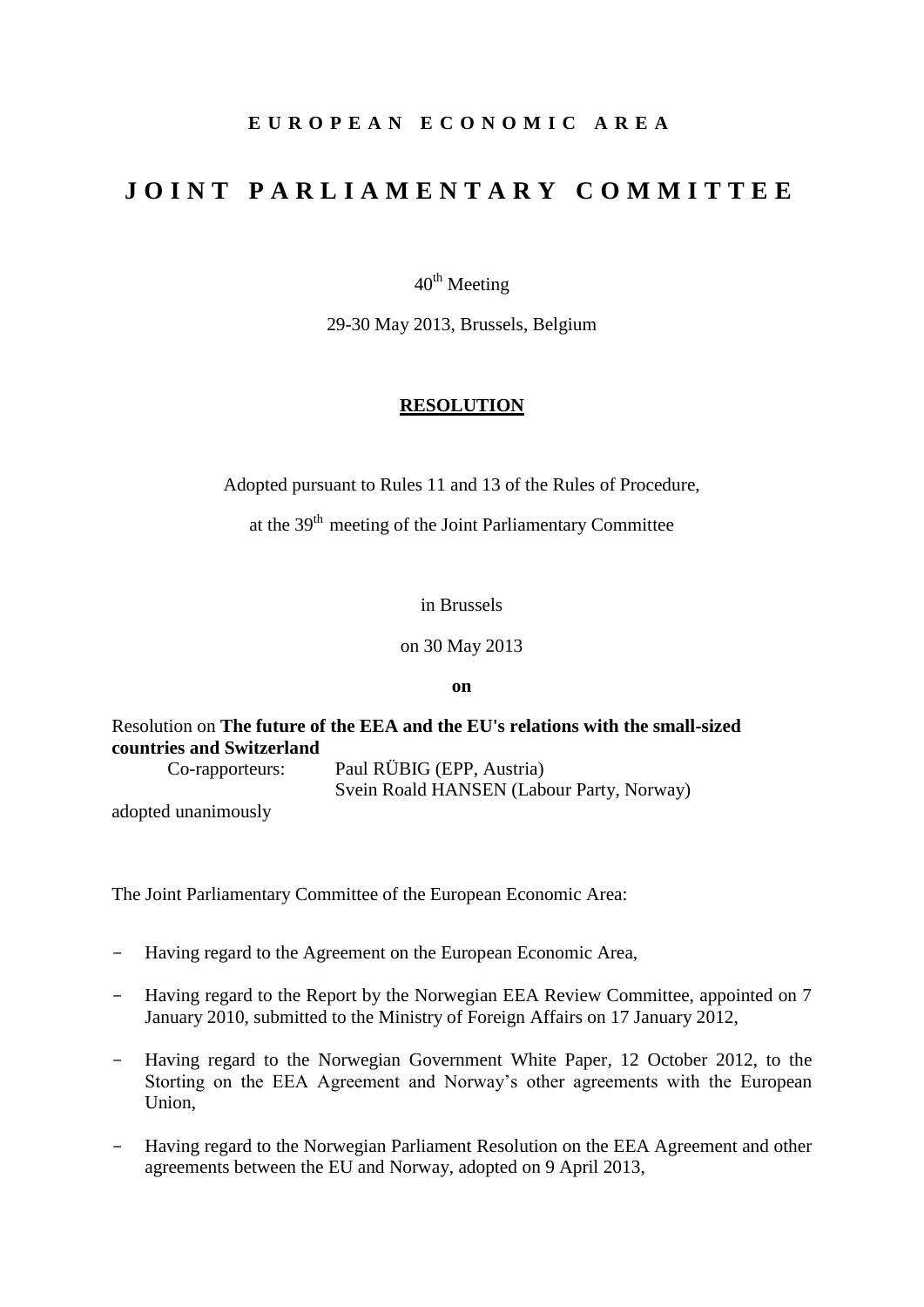- Having regard to the Conclusions of the  $38<sup>th</sup>$  meeting of the EEA Council, adopted on 26 November 2012, and of the  $39<sup>th</sup>$  meeting, adopted on 21 May 2013,
- Having regard to the EU Council Conclusion on EU relations with the EFTA States, adopted on 20 December 2012,
- Having regard to the EU Council Conclusions on EU relations with the Principality of Andorra, the Republic of San Marino and the Principality of Monaco, adopted on 20 December 2012,
- Having regard to the European Commission staff working document entitled "A Review of the Functioning of the European Economic Area" SWD (2012) 425 final,
- Having regard to the study commissioned by the Government of Liechtenstein entitled "The EEA Review and Lichtenstein's Integration Strategy", published in March 2013,
- Having regard to the European Parliament Resolution of 7 February 2013 on Governance of the Single Market,
- Having regard to the European Parliament Resolution of April 2013 on the 2012 Progress Report on Iceland,
- Having regard to the European Parliament Resolution of 7 September 2010 on EEA-Switzerland: Obstacles with regard to the full implementation of the Internal Market,
- Having regard to its Resolution on Future Perspectives for the European Economic Area, adopted on 4 November 2008,
- Having regard to its Resolution on the Review of the EEA, adopted on 4 May 2012,
- Having regard to its Resolution on EEA EFTA States' participation in EU agencies, adopted on 27 November 2012,

**\* \* \***

- A. Whereas the EEA comprises 27 Member States with over 500 million citizens on the EU side and three Member States with around 5.5 million citizens on the EEA EFTA side,
- B. Whereas the EEA Agreement is the most far-reaching and comprehensive instrument to extend the EU's Internal Market to third countries, while at the same time ensuring the integrity of that market,
- C. Whereas the European Single Market has brought tremendous benefits to the citizens in the EU and the EEA EFTA States, whilst opening up new opportunities for businesses, especially small and medium-sized enterprises,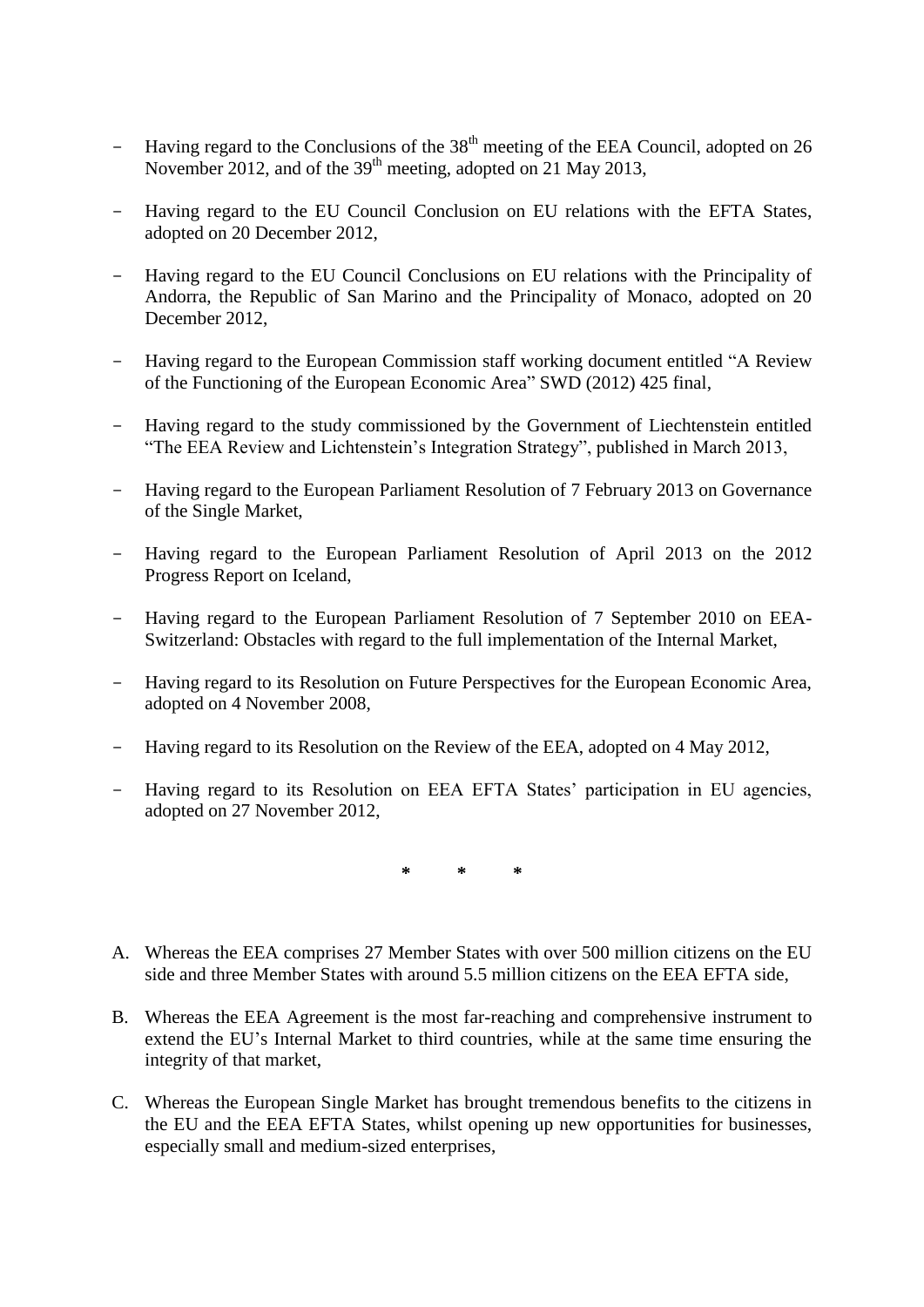- D. Whereas the EEA Agreement is an important driver for economic growth and employment in the EEA,
- E. Whereas nearly 500 acts were incorporated into the EEA Agreement in 2012,

## *Overall assessment*

- 1. Highlights that there is a solid consensus both on the EU side and on the EEA EFTA side that the EEA Agreement has served the parties well, by allowing Iceland, Liechtenstein and Norway to participate in the Single Market to the benefit of citizens and businesses of all 30 EEA States;
- 2. Notes that the EEA Agreement in its main articles has remained virtually unchanged since its entry into force in 1994; notes at the same time that it has been uniquely dynamic in character, continuously incorporating new legal acts into its annexes;
- 3. Considers that the Agreement has proved to be a sufficiently flexible and durable in a changing environment;
- 4. Believes that at the current stage improvements to the functioning of the EEA Agreement should be introduced through institutional streamlining within the existing framework of the Agreement;

## *Strengthening parliamentary scrutiny*

- 5. Urges the EU and the EEA EFTA States to enhance the involvement of the European Parliament and the national parliaments of the EEA EFTA States in their review of the EEA Agreement, in particular by regular reporting and by making available the relevant information at an early stage;
- 6. Proposes that the EEA Council and/or the EEA Joint Committee prepare a written response to the resolutions adopted by the EEA Joint Parliamentary Committee (JPC), including a reply to the requests made in the resolutions and an overview regarding the action(s) that the EEA Council and/or the EEA Joint Committee have taken or intend to take, to be submitted well in advance of the following JPC meeting;
- 7. Believes that strengthened parliamentary scrutiny of the EEA Agreement by the EEA JPC will reduce the perceived "democratic deficit" of the Agreement;

### *Backlog, including outstanding issues*

- 8. Insists that it is essential that Internal Market legislation is applied as close to simultaneously as possible on both sides of the EEA;
- 9. Highlights that there are around 400 EEA-relevant legal acts where incorporation into the EEA Agreement is pending;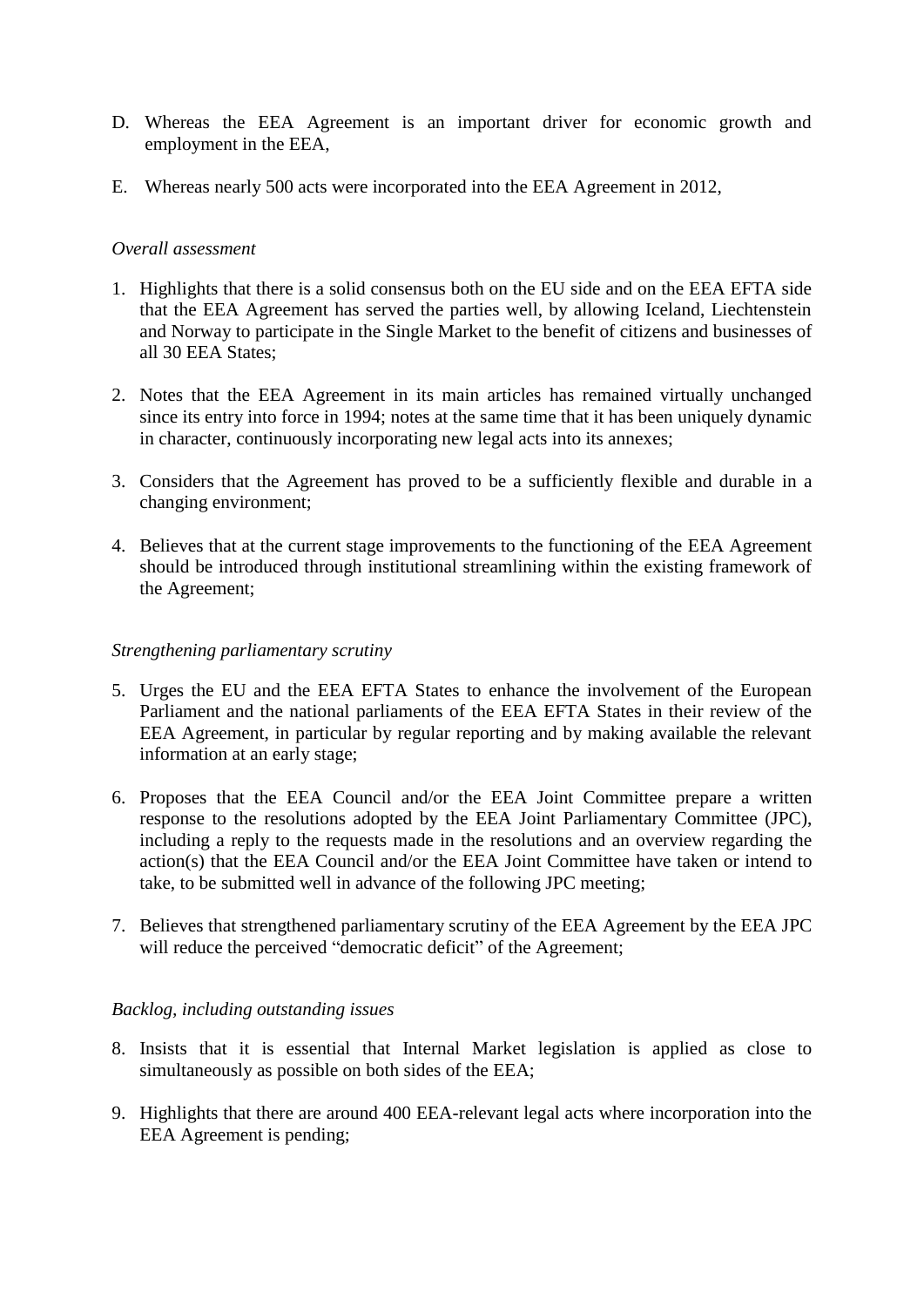- 10. Commends the recent joint efforts by the EEA EFTA and the EU sides to improve the processing of EEA-relevant EU acquis into the EEA Agreement, which have yielded positive results;
- 11. Notes the reduction in the number of EEA EFTA notifications of Joint Committee Decisions for which the constitutional requirements have exceeded the six-month period stipulated in the EEA Agreement;
- 12. Considers that the incorporation of EEA-relevant EU legal acts can be accelerated by further streamlining the administrative procedures at all stages of the incorporation process;
- 13. Urges the parties to continue their joint efforts to reduce the number of pending legal acts;
- 14. Regrets that the outstanding issues concerning the processing of the Third Postal Directive, the Data Retention Directive, the Directive on Deposit Guarantee Schemes, the Regulation on Novel Foods and Novel Food Ingredients, the remaining part of the Telecom Package (including the Regulation establishing the Body of European Regulators for Electronic Communications (BEREC) and the Office), the Marine Strategy Framework Directive, the Regulation on Medicinal Products for Paediatric Use and the EU legal acts in the area of organic production, have not yet been resolved, and urges the parties to find a solution to these issues;

# *Determining the EEA relevance of Single Market rules*

- 15. Considers that the determination of which EU legislation should be incorporated into the EEA Agreement is becoming less predictable for the parties, and is concerned that this may lead to additional delays in the incorporation of EEA-relevant legislation;
- 16. Maintains that it is important to achieve greater predictability in the definition of EEA relevance of new legislative proposals;

# *Single Market governance*

- 17. Highlights that the EEA review needs to take into account the developments in the Single Market, notably in relation to the transposition, implementation and monitoring of Single Market legislation;
- 18. Welcomes recent efforts to strengthen the governance of the Single Market, which include tackling transposition delays, with a "zero tolerance target" for directives where transposition is overdue by two years or more; measures taken to ensure correct transposition (reducing the "compliance deficit"); and efforts to reduce the average duration of pending infringement cases;
- 19. Highlights the increased use of regulations, instead of directives, as the legal instrument for regulating the Single Market;

*Agencies*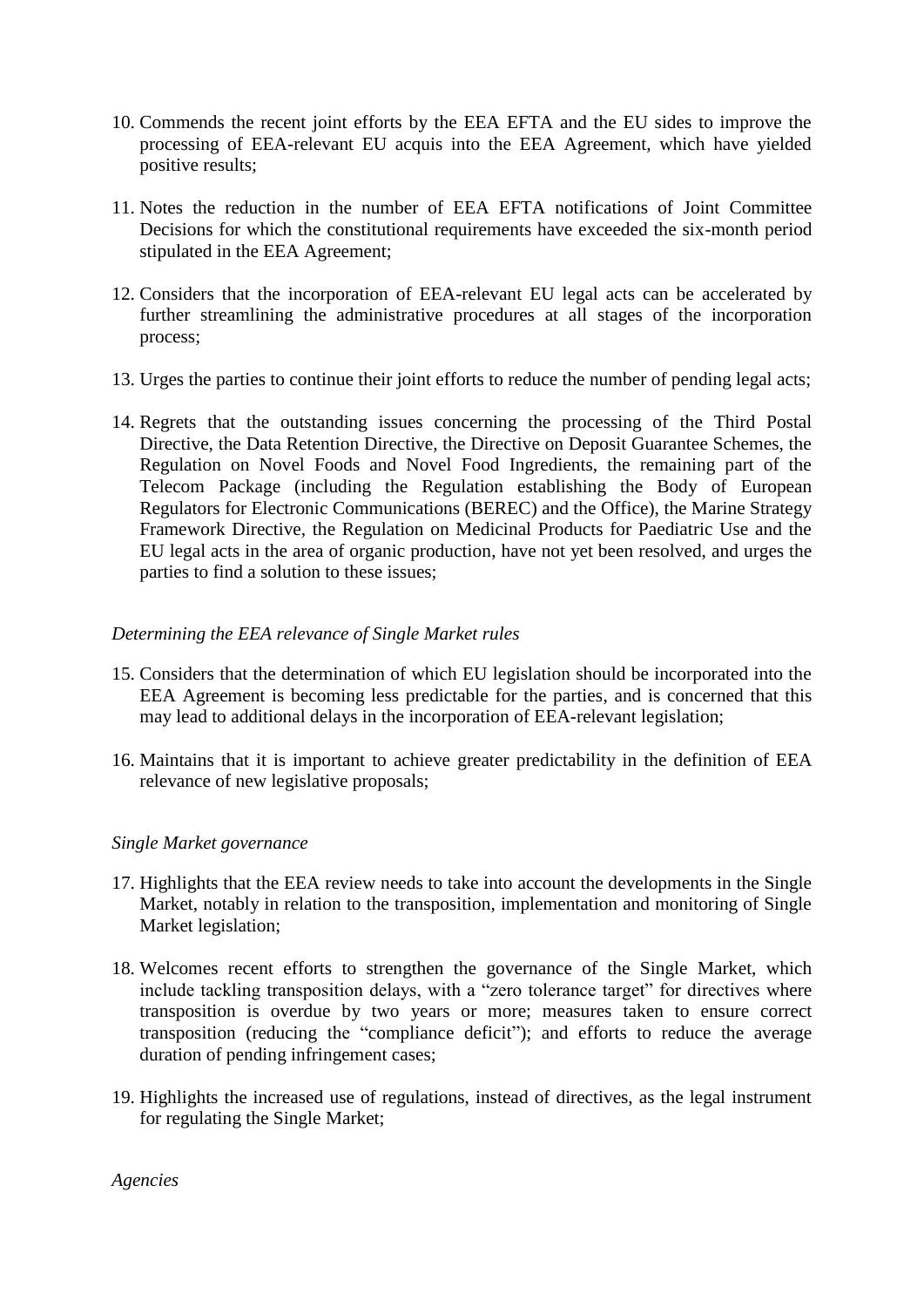- 20. Acknowledges the gradual shift of certain competences from the European Commission to a growing number of specialised EU agencies and bodies, and recognises the constitutional challenges that this presents for the EEA EFTA States;
- 21. Notes that the Norwegian parliament, in its resolution on the EEA Agreement of 9 April 2013, asked for an institutional solution to be explored within the existing two-pillar structure of the EEA Agreement, and that the EEA EFTA States are currently in talks with the EU-side on this:
- 22. Underlines the importance of participation by the EEA EFTA States in the EU agencies and bodies related to the Internal Market for the successful functioning of the EEA;

## *Decision shaping*

- 23. Welcomes the EEA EFTA States' contributions to the drafting of EEA-relevant EU legislation and programmes through their participation in the relevant committees, expert groups and agencies, and through the submission of EEA EFTA Comments;
- 24. Believes that enhanced participation of the EEA EFTA States in the EU decision-making process, particularly in the European Parliament and in the EU Council, would benefit all parties, first by allowing for a reduction in the perceived democratic deficit of the EEA Agreement, and second by enabling the EEA EFTA States to begin preparing for upcoming EEA-relevant legislation at an early stage, thereby speeding up its incorporation at a later stage;
- 25. Highlights the importance of inviting EEA EFTA Ministers to informal EU ministerial meetings and ministerial conferences relevant to EEA EFTA participation in the Internal Market;
- 26. Welcomes the good practice on the EU side of inviting officials from the EEA EFTA States to political dialogue meetings at the level of relevant Council working parties;
- 27. Welcomes the participation of the EEA EFTA national parliaments in the European Parliament's interparliamentary committee meetings on EEA-relevant matters;
- 28. Welcomes the decision by the EP to allocate to the Norwegian Parliament an office in the premises of the EP in Brussels, which will facilitate even closer and more regular contact between the two parliaments; considers that this model should be actively suggested to other concerned national parliaments;
- 29. Welcomes the granting of observer status to Norway and Iceland in the Inter-Parliamentary Conference for the Common Foreign and Security Policy and the Common Security and Defence Policy;
- 30. Suggests the European Parliament and Council, in their deliberations on the latest Europol proposal from the Commission (COM(2013) 173 final), to consider a similar status for the national parliaments of the EFTA States in the foreseen parliamentary control of Europol's activities;